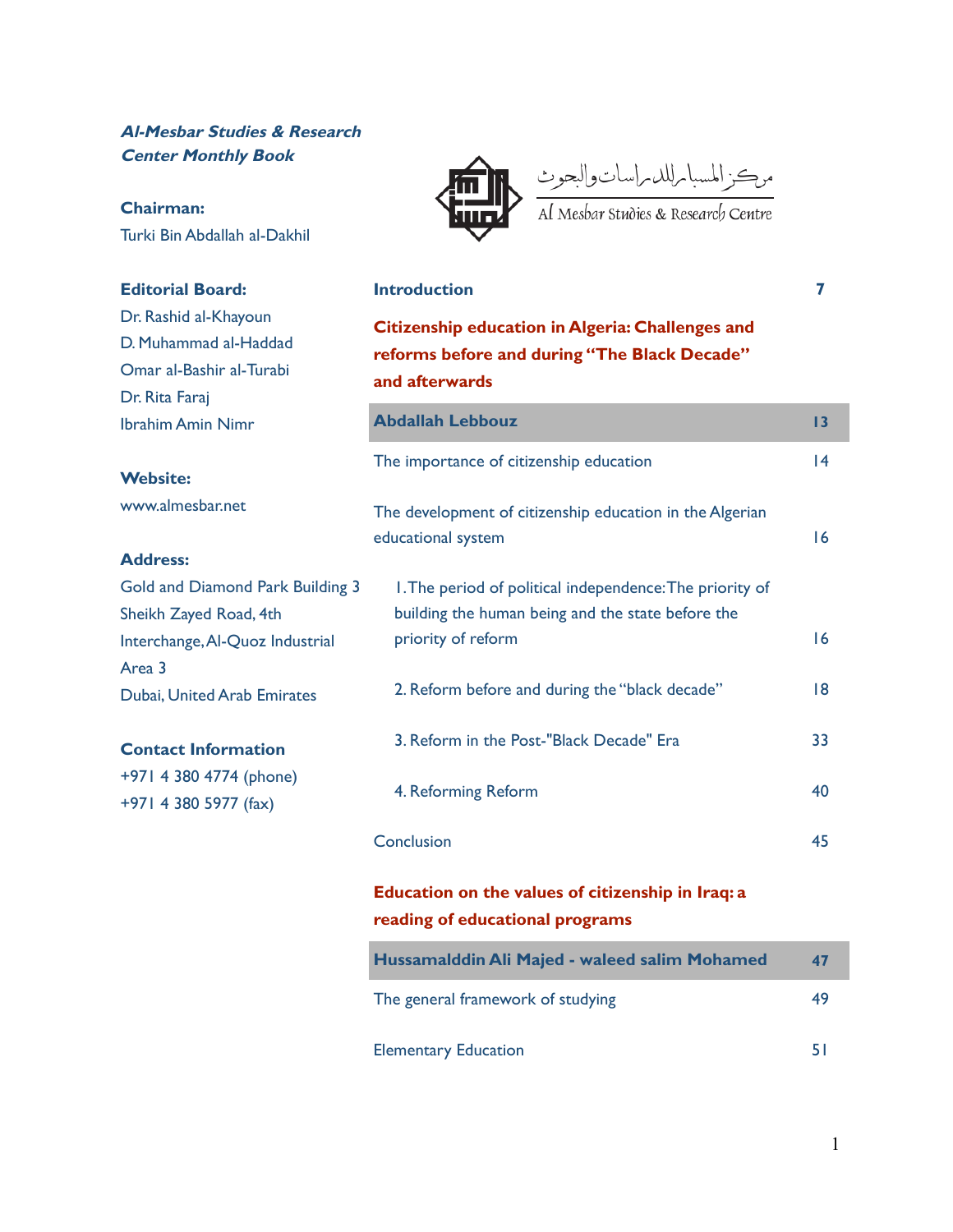| I. First grade of primary school                                          | 52             |
|---------------------------------------------------------------------------|----------------|
| 2. Second grade of primary school                                         | 53             |
| 3. Third grade of primary school                                          | 55             |
| 4. Fourth grade of primary school                                         | 56             |
| 5. Fifth grade of primary school                                          | 59             |
| 6. Sixth grade of primary school                                          | 61             |
| Middle school                                                             | 64             |
| I. Intermediate first grade                                               | 64             |
| 2. Second Intermediate Grade                                              | 66             |
| 3. Third Intermediate Grade                                               | 68             |
| Preparatory studies                                                       | 72             |
| I. Fourth year middle school                                              | 72             |
| 2. Fifth grade middle school                                              | 75             |
| 3. The sixth grade of middle school                                       | 78             |
| Conclusions and outcomes                                                  | 80             |
| Developing citizenship in Arab educational curricula: Jordan as a model   |                |
| <b>Thogan Obiedt</b>                                                      | 87             |
| The development of the political and philosophical concept of citizenship | 88             |
| Teaching citizenship in the Arab educational curricula                    | 9 <sub>1</sub> |
|                                                                           | 92             |

1. Concepts of citizenship in the Arab educational system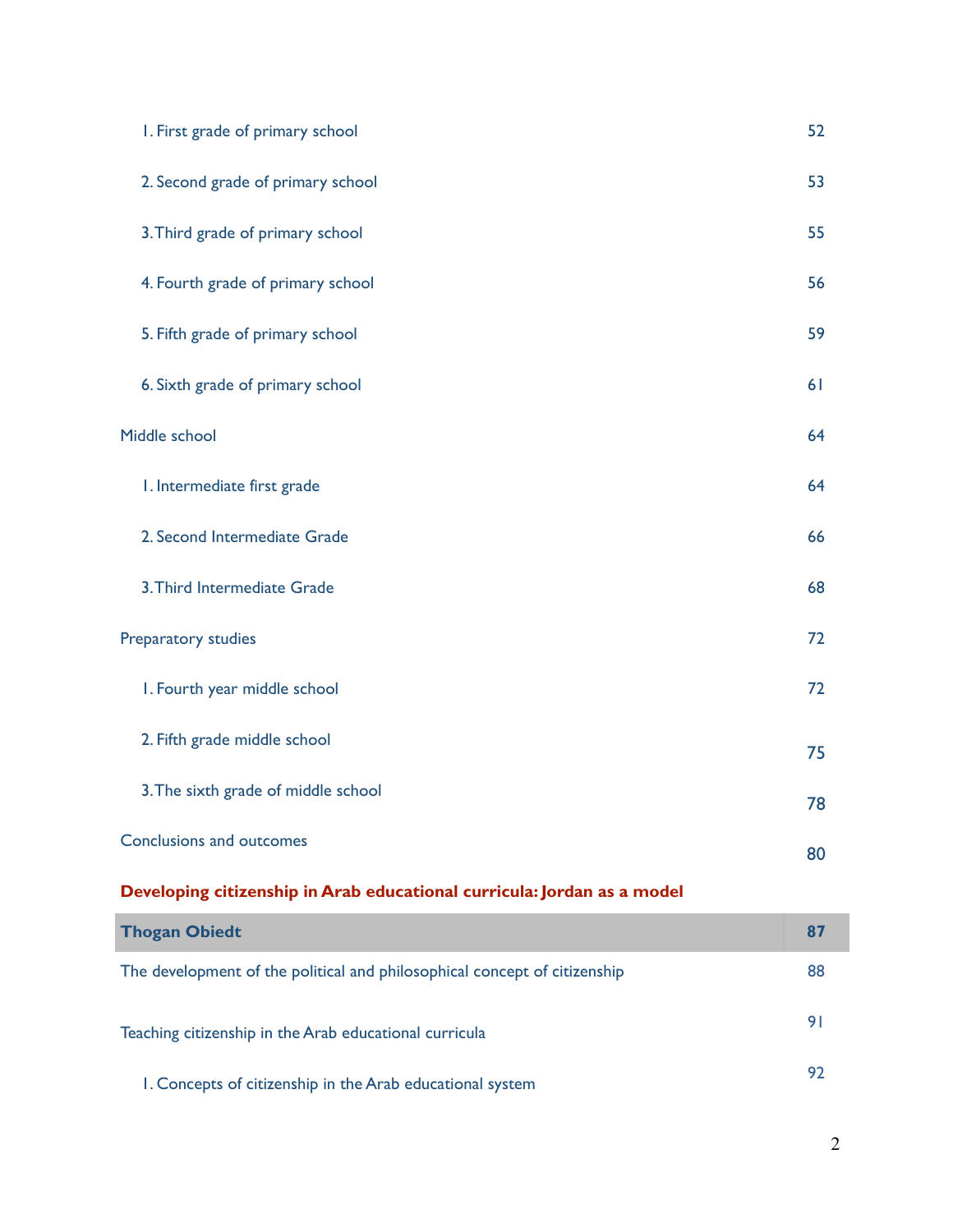| 2. Citizenship skills in Arab educational systems                        | 95  |
|--------------------------------------------------------------------------|-----|
| 3 . Citizenship Attitudes                                                | 96  |
| 4. Citizenship in Jordanian Laws and the Educational Curriculum          | 97  |
| Strategies for implementing the citizenship curriculum: a proposed model | 0   |
| Conclusion                                                               | 118 |

## **Experiences of citizenship education in Lebanon**

| <b>Afif Osman</b>                                                                      | 123 |
|----------------------------------------------------------------------------------------|-----|
| The person, the citizen, and education on citizenship                                  | 124 |
| Lebanon's experience in citizenship education                                          | 126 |
| I . Adyan Foundation: "Citizenship Incubating Diversity"                               | 127 |
| 2. Institute of Citizenship and Diversity Management                                   | 128 |
| 3. Training programs at the Institute of Citizenship and Diversity Management          | 132 |
| 4. Tammuz Center for Studies and Training on Citizenship: "Transforming Knowledge into |     |
| Citizen Behavior"                                                                      | 136 |
| Other Lebanese experiences in citizenship education and citizenship                    | 150 |
| Conclusion                                                                             | 152 |

# **Citizenship education and training in the United Arab Emirates**

| <b>Fatma AL-Sayegh</b>                                                           | 155 |
|----------------------------------------------------------------------------------|-----|
| Mechanisms and means to stimulate education and training for citizenship         | 156 |
| L. Education and media awareness                                                 | 157 |
| 2. Preserving the Arabic language and dedicating its role in the official sphere | 158 |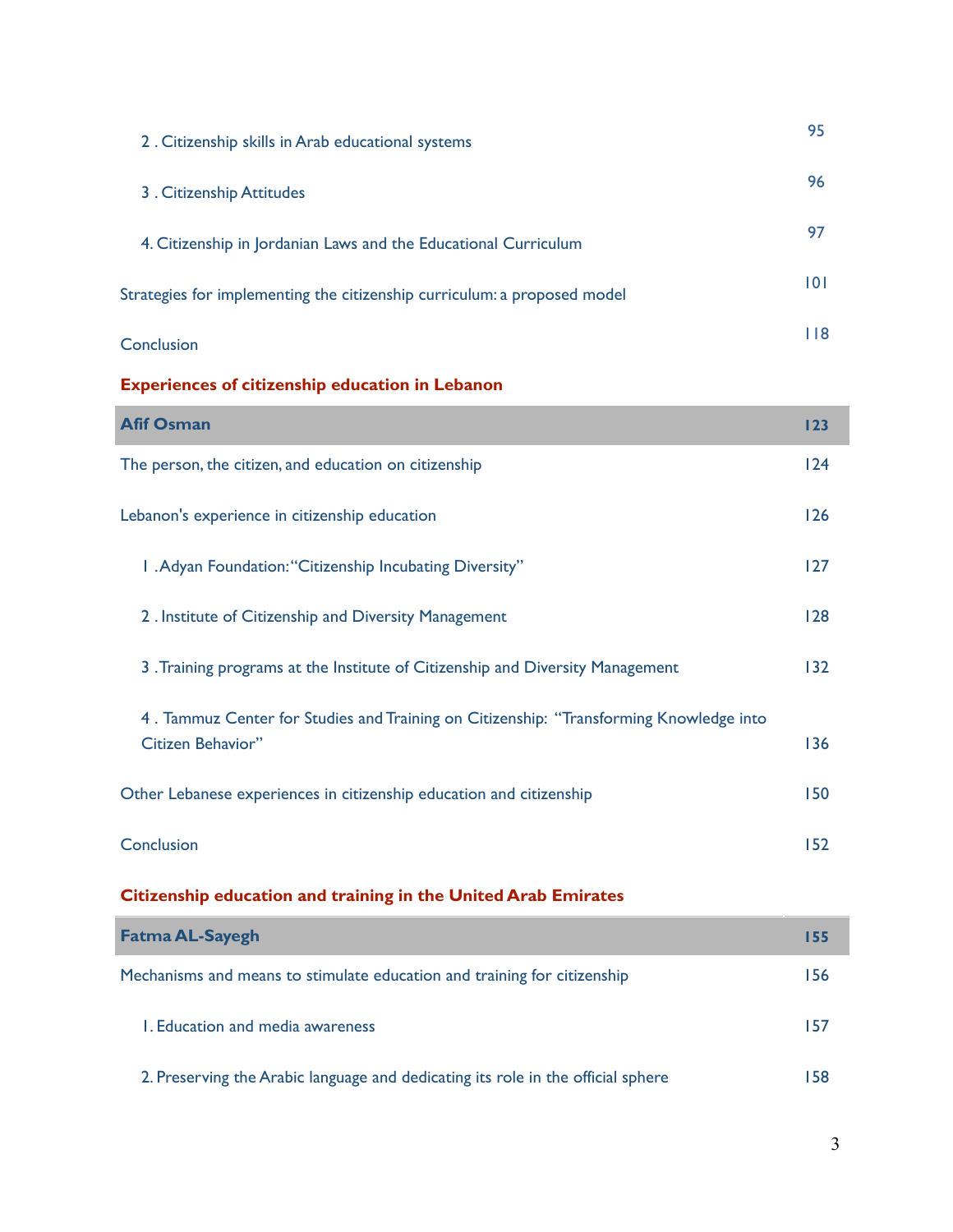| 3. Periodic calendar of curriculum for citizenship training | 160. |
|-------------------------------------------------------------|------|
| 4. National service or conscription as citizenship training | 160  |
| <b>Citizenship in National Consciousness</b>                | 16 I |
| Conclusion                                                  | 162  |

### **Education for citizenship in the Tunisian educational curricula**

| <b>Tahar Ben Guiza</b>                                                             | 165 |
|------------------------------------------------------------------------------------|-----|
| Civil society and education for citizenship                                        | 167 |
| The legal education arsenal                                                        | 170 |
| I. Education Law of 1958                                                           | 170 |
| 2. The Education Law of 1994                                                       | 7   |
| 3. The Education Law of 2002                                                       | 172 |
| 4. The Education Draft Law of 2012                                                 | 174 |
|                                                                                    |     |
| The values of citizenship in the Tunisian educational curriculum                   | 175 |
| I. Civics subject                                                                  | 176 |
| 2. School Textbook                                                                 | 176 |
| The reality of teaching citizenship education in Muhammad Bel-Rashed's field study | 179 |

**Conclusion** 182

**Bibliography (54) of a study on the development of religious education curricula in the Arab world: Citizenship values and challenges**

| <b>Prepared by: Al-Mesbar Center Research Unit</b> |  |
|----------------------------------------------------|--|
|                                                    |  |